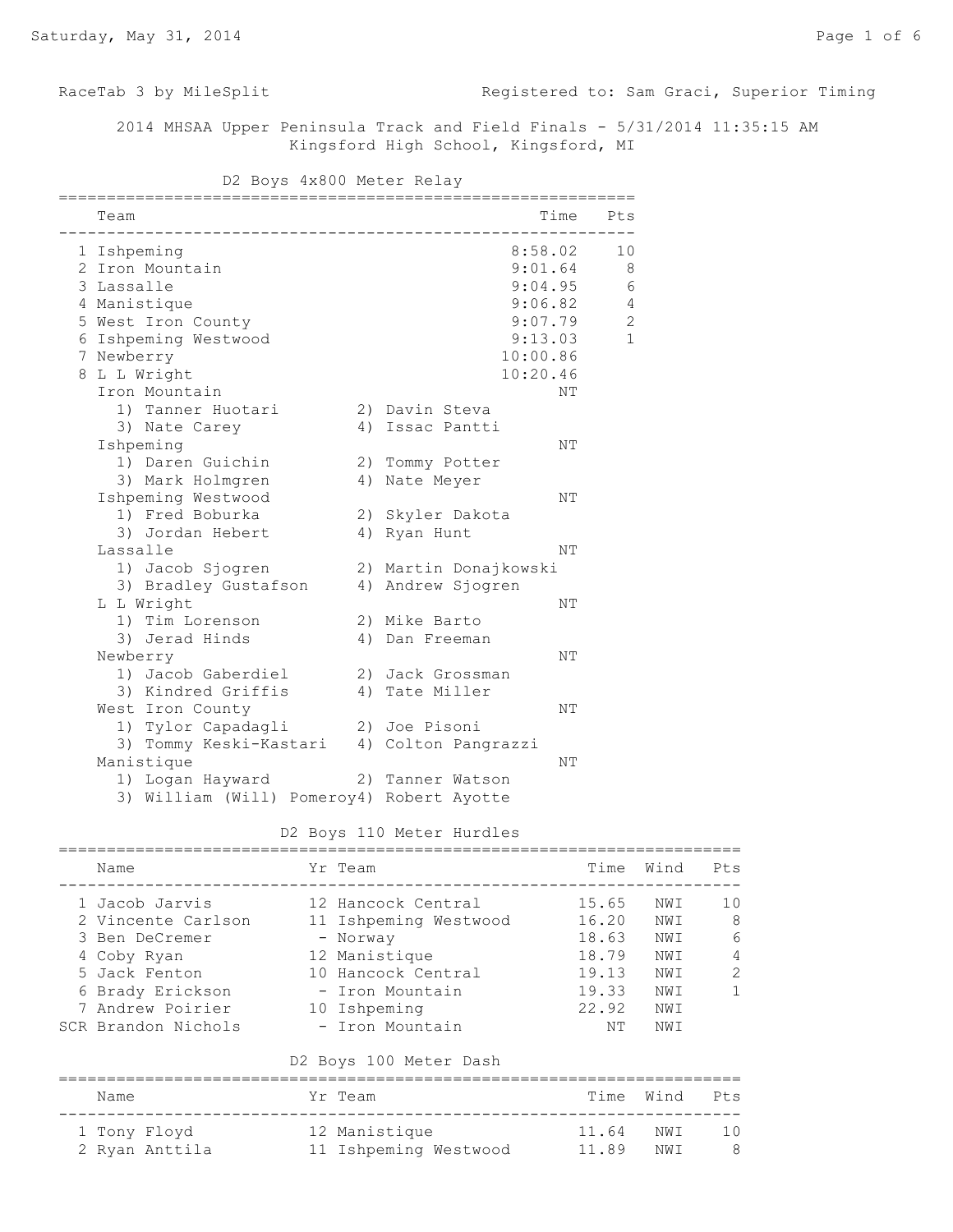| 4 Derek Decaire<br>5 James Cryderman<br>6 Ryan Rogers<br>7 James Helms<br>8 Brandon Oja |                                                                                                                                                                                                                                              |                                           |                                                                                                           |                                                                       |                                                                                                                                                                                                                                                             |                                                                                                                           | NWI<br>NWI<br>NWI<br>NWI<br>NWI<br>NWI                                                                                       | 6<br>4<br>2<br>$\mathbf{1}$      |
|-----------------------------------------------------------------------------------------|----------------------------------------------------------------------------------------------------------------------------------------------------------------------------------------------------------------------------------------------|-------------------------------------------|-----------------------------------------------------------------------------------------------------------|-----------------------------------------------------------------------|-------------------------------------------------------------------------------------------------------------------------------------------------------------------------------------------------------------------------------------------------------------|---------------------------------------------------------------------------------------------------------------------------|------------------------------------------------------------------------------------------------------------------------------|----------------------------------|
|                                                                                         |                                                                                                                                                                                                                                              |                                           |                                                                                                           |                                                                       |                                                                                                                                                                                                                                                             |                                                                                                                           |                                                                                                                              |                                  |
| Team                                                                                    |                                                                                                                                                                                                                                              |                                           |                                                                                                           |                                                                       |                                                                                                                                                                                                                                                             |                                                                                                                           |                                                                                                                              |                                  |
| 1 Ishpeming A                                                                           |                                                                                                                                                                                                                                              |                                           |                                                                                                           |                                                                       |                                                                                                                                                                                                                                                             | 10                                                                                                                        |                                                                                                                              |                                  |
|                                                                                         |                                                                                                                                                                                                                                              |                                           |                                                                                                           |                                                                       |                                                                                                                                                                                                                                                             |                                                                                                                           |                                                                                                                              |                                  |
|                                                                                         |                                                                                                                                                                                                                                              |                                           |                                                                                                           |                                                                       |                                                                                                                                                                                                                                                             |                                                                                                                           |                                                                                                                              |                                  |
|                                                                                         |                                                                                                                                                                                                                                              |                                           |                                                                                                           |                                                                       |                                                                                                                                                                                                                                                             |                                                                                                                           |                                                                                                                              |                                  |
|                                                                                         |                                                                                                                                                                                                                                              |                                           |                                                                                                           |                                                                       |                                                                                                                                                                                                                                                             |                                                                                                                           |                                                                                                                              |                                  |
|                                                                                         |                                                                                                                                                                                                                                              |                                           |                                                                                                           |                                                                       |                                                                                                                                                                                                                                                             |                                                                                                                           |                                                                                                                              |                                  |
|                                                                                         |                                                                                                                                                                                                                                              |                                           |                                                                                                           |                                                                       |                                                                                                                                                                                                                                                             |                                                                                                                           |                                                                                                                              |                                  |
|                                                                                         |                                                                                                                                                                                                                                              |                                           |                                                                                                           |                                                                       |                                                                                                                                                                                                                                                             |                                                                                                                           |                                                                                                                              |                                  |
| 4 Lanse A                                                                               |                                                                                                                                                                                                                                              |                                           |                                                                                                           |                                                                       |                                                                                                                                                                                                                                                             | 4                                                                                                                         |                                                                                                                              |                                  |
|                                                                                         |                                                                                                                                                                                                                                              |                                           |                                                                                                           |                                                                       |                                                                                                                                                                                                                                                             |                                                                                                                           |                                                                                                                              |                                  |
|                                                                                         |                                                                                                                                                                                                                                              |                                           |                                                                                                           |                                                                       |                                                                                                                                                                                                                                                             |                                                                                                                           |                                                                                                                              |                                  |
| 5 Manistique A                                                                          |                                                                                                                                                                                                                                              |                                           |                                                                                                           |                                                                       |                                                                                                                                                                                                                                                             | 2                                                                                                                         |                                                                                                                              |                                  |
| 1) Tony Floyd                                                                           |                                                                                                                                                                                                                                              |                                           |                                                                                                           |                                                                       |                                                                                                                                                                                                                                                             |                                                                                                                           |                                                                                                                              |                                  |
|                                                                                         |                                                                                                                                                                                                                                              |                                           |                                                                                                           |                                                                       |                                                                                                                                                                                                                                                             |                                                                                                                           |                                                                                                                              |                                  |
|                                                                                         |                                                                                                                                                                                                                                              |                                           |                                                                                                           |                                                                       |                                                                                                                                                                                                                                                             |                                                                                                                           |                                                                                                                              |                                  |
|                                                                                         |                                                                                                                                                                                                                                              |                                           |                                                                                                           |                                                                       |                                                                                                                                                                                                                                                             |                                                                                                                           |                                                                                                                              |                                  |
|                                                                                         |                                                                                                                                                                                                                                              |                                           |                                                                                                           |                                                                       |                                                                                                                                                                                                                                                             |                                                                                                                           |                                                                                                                              |                                  |
|                                                                                         |                                                                                                                                                                                                                                              |                                           |                                                                                                           |                                                                       |                                                                                                                                                                                                                                                             |                                                                                                                           |                                                                                                                              |                                  |
|                                                                                         |                                                                                                                                                                                                                                              |                                           |                                                                                                           |                                                                       |                                                                                                                                                                                                                                                             |                                                                                                                           |                                                                                                                              |                                  |
|                                                                                         |                                                                                                                                                                                                                                              |                                           |                                                                                                           |                                                                       |                                                                                                                                                                                                                                                             |                                                                                                                           |                                                                                                                              |                                  |
|                                                                                         |                                                                                                                                                                                                                                              |                                           |                                                                                                           |                                                                       |                                                                                                                                                                                                                                                             |                                                                                                                           |                                                                                                                              |                                  |
| 3) Trevor Burke                                                                         |                                                                                                                                                                                                                                              |                                           |                                                                                                           |                                                                       |                                                                                                                                                                                                                                                             |                                                                                                                           |                                                                                                                              |                                  |
|                                                                                         | 3) Derek Decaire<br>2 Hancock Central A<br>1) Alex Dewald<br>3 Lassalle A<br>1) Brandon Oja<br>3) James Helms<br>3) Darien Nichols<br>6 Iron Mountain A<br>1) Tanner Huotari<br>3) Brock Grenier<br>7 Newberry A<br>SCR Ishpeming Westwood A | 3 Brandon Kemppainen<br>3) Brandon Zamora | 1) Ryan Beauprey<br>3) Brandon Kemppainen<br>1) Chris Ducsay<br>3) Marek Salhaney<br>1) Marquise Baggiore | 12 Lanse<br>12 Ishpeming<br>11 Lassalle<br>12 Lassalle<br>11 Lassalle | 12 West Iron County<br>D2 Boys 4x200 Meter Relay<br>1) Tyrus Millimaki (2) Adam Prisk<br>4) Nate Meyer<br>2) Jack Fenton<br>4) Jacob Jarvis<br>4) Ryan LaBerge<br>2) Travis Bolm<br>4) Tyler Kangas<br>2) Nathan Trepp<br>2) Tate Miller<br>4) Ryan Anttila | 2) Sam Fullerton<br>4) James Cryderman<br>2) Joey Beauprey<br>4) Christian Margis<br>4) John Paramski<br>2) Mitch Messing | 11.99<br>12.01<br>Time Pts<br>1:35.39<br>1:35.55<br>8<br>1:37.68<br>6<br>1:37.74<br>1:38.28<br>1:39.61<br>1<br>1:43.95<br>NΤ | 12.05<br>12.16<br>12.31<br>12.44 |

# D2 Boys 1600 Meter Run

| Name                                                                                                                                          | Yr Team                                                                                                  | Time                                                                      | Wind                                               | Pts                                                         |
|-----------------------------------------------------------------------------------------------------------------------------------------------|----------------------------------------------------------------------------------------------------------|---------------------------------------------------------------------------|----------------------------------------------------|-------------------------------------------------------------|
| 1 Jared Joki<br>2 Tommy Potter<br>3 William (Will) Pomero 10 Manistique<br>4 Nate Carey<br>5 Andrew Sjogren<br>6 Robert Ayotte<br>7 Ryan Hunt | 11 L L Wright<br>11 Ishpeming<br>- Iron Mountain<br>12 Lassalle<br>- Manistique<br>11 Ishpeming Westwood | 4:45.18<br>4:57.90<br>4:59.44<br>4:59.45<br>5:04.09<br>5:05.12<br>5:09.75 | NWI<br>NW T<br>NW T<br>NW T<br>NW T<br>NW T<br>NWI | 1 <sub>0</sub><br>8<br>6<br>$\overline{4}$<br>$\mathcal{P}$ |
| 8 Tylor Capadagli                                                                                                                             | 12 West Iron County                                                                                      | 5:16.77                                                                   | NWI                                                |                                                             |

# D2 Boys 4x100 Meter Relay

| Team                   |                    | Time  | $P_{\text{L}}$ s |       |
|------------------------|--------------------|-------|------------------|-------|
| 1 Ishpeming Westwood A |                    | 46.56 |                  | 9.560 |
| 1) Marquise Baggiore   | 2) Luke Duquette   |       |                  |       |
| 3) Mitch Messing       | 4) Ryan Anttila    |       |                  |       |
| 1 Lassalle A           |                    | 46.56 |                  | 9.560 |
| 1) Brandon Oja         | 2) James Helms     |       |                  |       |
| 3) Jimmy Swanson       | 4) James Cryderman |       |                  |       |
| 3 Ishpeming A          |                    | 46.83 | 6                |       |
| 1) Tyrus Millimaki     | Isaac Olson        |       |                  |       |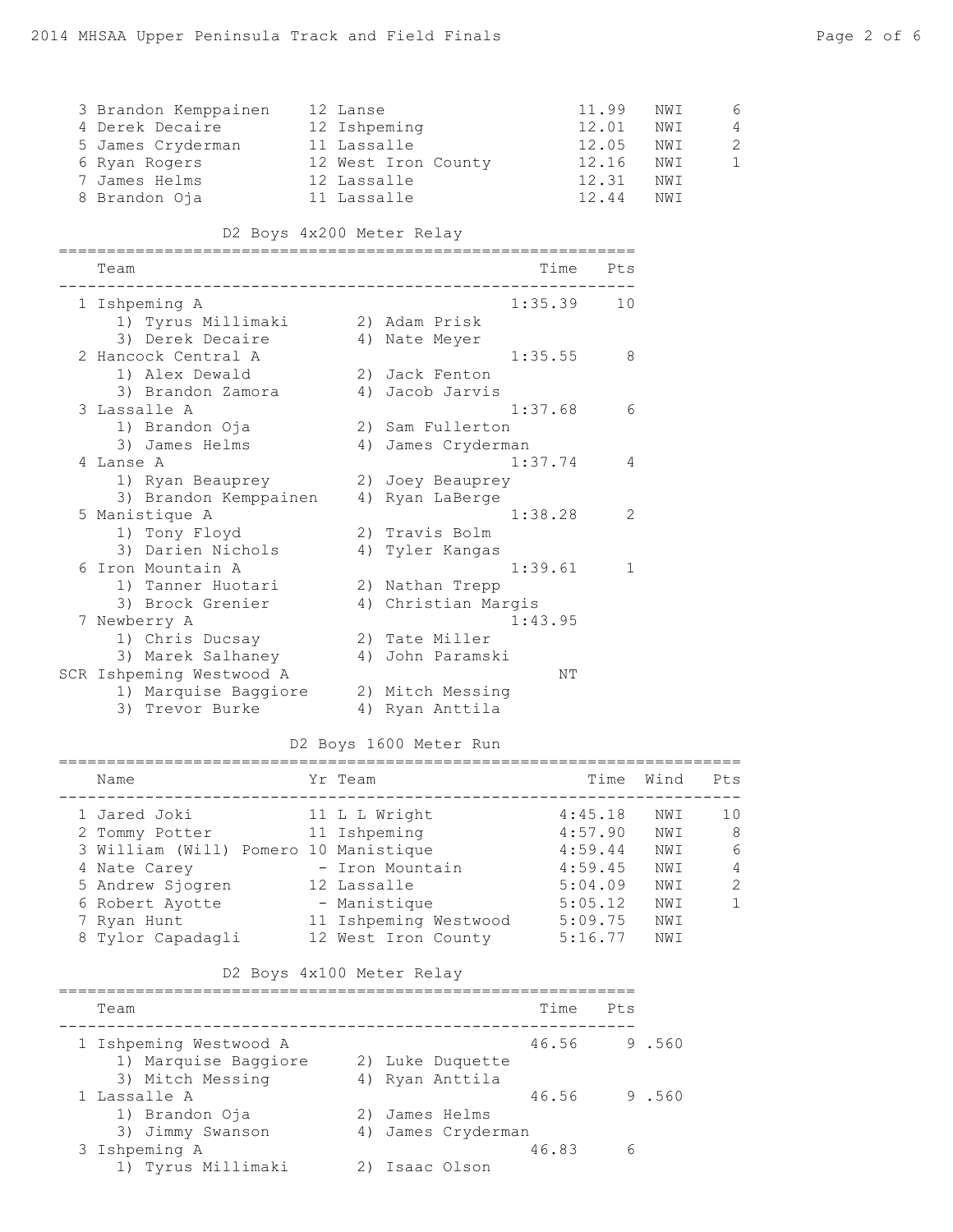| 3) Noah Olgren        | 4) Derek Decaire       |
|-----------------------|------------------------|
| 4 Lanse A             | 47.16<br>4             |
| 1) Joey Beauprey      | 2) Ryan Beauprey       |
| 3) Ryan LaBerge       | 4) Brandon Kemppainen  |
| 5 West Iron County A  | $\mathcal{P}$<br>47.21 |
| 1) Phil King          | 2) Jake Polich         |
| 3) Nik Thoney         | 4) Brandon Olson       |
| 6 Newberry A          | 47.44                  |
| 1) Chris Ducsay       | 2) Tate Miller         |
| 3) Leroy Ward-Harbaum | 4) John Paramski       |
| 7 Manistique A        | 47.67                  |
| 1) Tony Floyd         | 2) Loqan Hayward       |
| 3) Darien Nichols     | 4) Tyler Kangas        |
| 8 Iron Mountain A     | 48.03                  |
| 1) Tanner Huotari     | 2) Nathan Trepp        |
| 3) Brock Grenier      | 4) Christian Margis    |
|                       |                        |

#### D2 Boys 400 Meter Dash

| Name               | Yr Team             | Time  | Wind | Pts           |
|--------------------|---------------------|-------|------|---------------|
| 1 Ryan Ramey       | 12 Manistique       | 51.95 | NWI  | 1 O           |
| 2 Nate Meyer       | 11 Ishpeming        | 53.39 | NWI  | 8             |
| 3 Adam Prisk       | 12 Ishpeming        | 54.07 | NWI  | 6             |
| 4 Ryan Rogers      | 12 West Iron County | 54.82 | NWI  | 4             |
| 5 Brian Harju      | 11 Lassalle         | 55.68 | NWI  | $\mathcal{L}$ |
| 6 Colton Pangrazzi | 12 West Iron County | 56.33 | NWI  |               |
| 7 Darien Nichols   | 9 Manistique        | 57.77 | NWI  |               |
| SCR Jason Brown    | 11 Lassalle         | NΤ    | NWI  |               |

#### D2 Boys 300 Meter Hurdles

| Name               | Yr Team               | Time  | Wind | Pts           |
|--------------------|-----------------------|-------|------|---------------|
| 1 Jacob Jarvis     | 12 Hancock Central    | 40.36 | NWI  | 10            |
| 2 Tylor Capadagli  | 12 West Iron County   | 44.36 | NWI  | 8             |
| 3 Vincente Carlson | 11 Ishpeming Westwood | 45.53 | NWI  | 6             |
| 4 Ozzy Corp        | 10 Ishpeming          | 46.60 | NWI  | 4             |
| 5 Coby Ryan        | 12 Manistique         | 47.14 | NWI  | $\mathcal{P}$ |
| 6 Ben DeCremer     | - Norway              | 48.07 | NWI  |               |
| 7 Travis Bolm      | 11 Manistique         | 48.84 | NWI  |               |
| 8 Robin Chargo     | 11 Lassalle           | 49.50 | NW T |               |

#### D2 Boys 800 Meter Run

| Name                                  | Yr Team             | Time    | Wind | Pts            |
|---------------------------------------|---------------------|---------|------|----------------|
| 1 Jared Joki                          | 11 L L Wright       | 2:06.58 | NWI  | 10             |
| 2 Tommy Potter                        | 11 Ishpeming        | 2:07.23 | NWI  | 8              |
| 3 Colton Pangrazzi                    | 12 West Iron County | 2:09.88 | NWI  | 6              |
| 4 Ryan Ramey                          | 12 Manistique       | 2:12.09 | NWI  | $\overline{4}$ |
| 5 Tommy Keski-Kastari                 | 11 West Iron County | 2:14.64 | NWI  | $\mathcal{L}$  |
| 6 Robert Ayotte                       | - Manistique        | 2:15.91 | NWI  | 1              |
| 7 Jacob Sjogren                       | 12 Lassalle         | 2:17.88 | NWI  |                |
| 8 William (Will) Pomero 10 Manistique |                     | 2:20.74 | NWI  |                |

#### D2 Boys 200 Meter Dash

| Name           | Yr Team  |              | Time Wind Pts |  |
|----------------|----------|--------------|---------------|--|
| 1 Ryan LaBerge | 12 Lanse | 23.33 NWT 10 |               |  |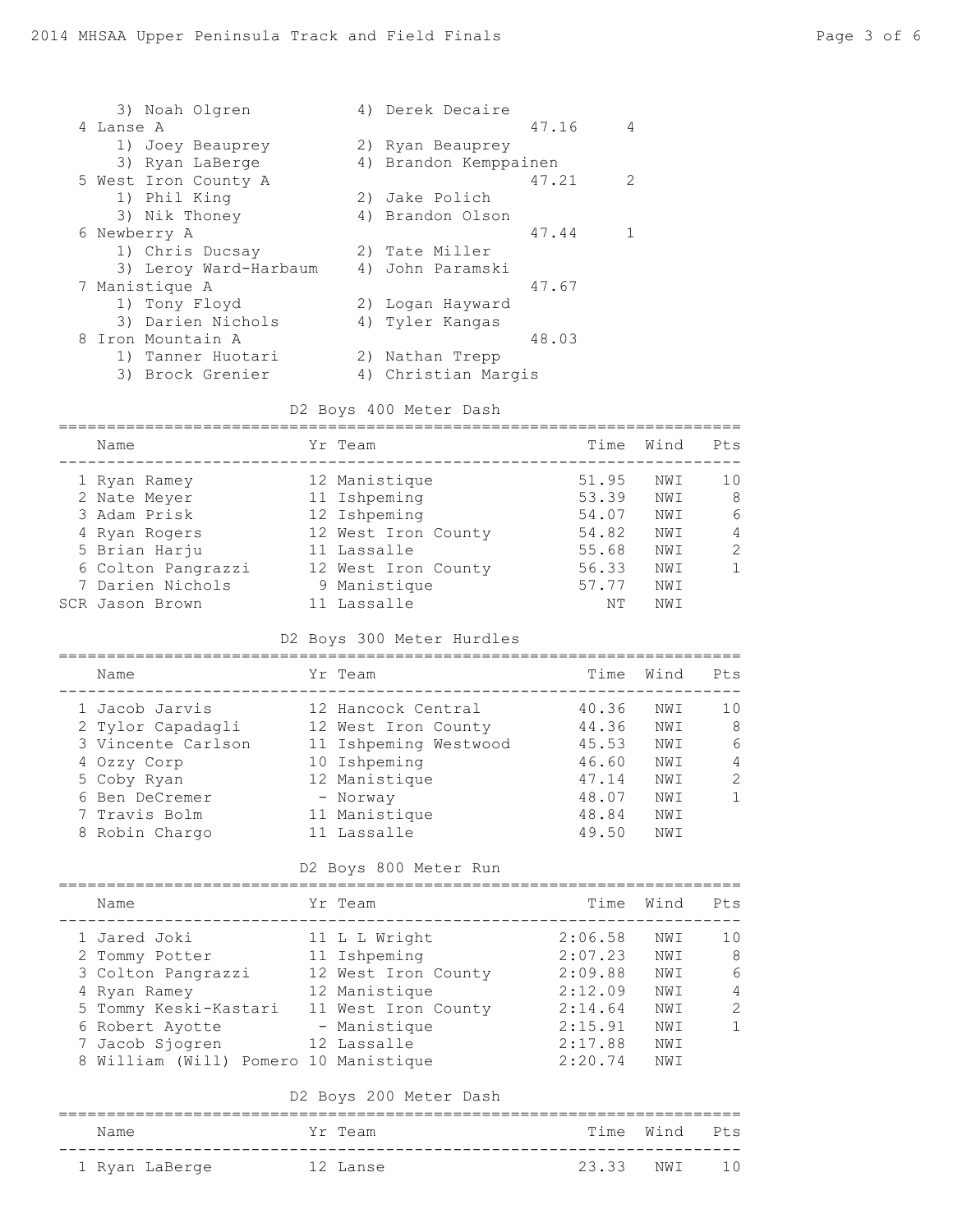| 2 Ryan Ramey         | 12 Manistique     | 23.63 | NWI | 8              |
|----------------------|-------------------|-------|-----|----------------|
| 3 Nate Meyer         | 11 Ishpeming      | 23.73 | NWI | 6              |
| 4 Leroy Ward-Harbaum | 12 Newberry       | 23.74 | NWI | $\overline{4}$ |
| 5 Tony Floyd         | 12 Manistique     | 23.83 | NWI | 2              |
| 6 Alex Dewald        | 9 Hancock Central | 24.32 | NWI | 1              |
| 7 Derek Decaire      | 12 Ishpeming      | 24.53 | NWI |                |
| 8 James Cryderman    | 11 Lassalle       | 24.61 | NWI |                |

# D2 Boys 3200 Meter Run

| Name              | Yr Team               | Time     | Wind | $P_{\text{L.S}}$ |
|-------------------|-----------------------|----------|------|------------------|
| 1 Jared Joki      | 11 L L Wright         | 10:19.36 | NWI  | 10               |
| 2 Andrew Sjogren  | 12 Lassalle           | 11:08.28 | NWI  | 8                |
| 3 Tanner Giroux   | 12 Ishpeming Westwood | 11:18.61 | NWI  | 6                |
| 4 Nate Carey      | - Iron Mountain       | 11:21.40 | NWI  | 4                |
| 5 Jacob Sjogren   | 12 Lassalle           | 11:28.88 | NWI  | $\mathcal{L}$    |
| 6 Tommy Potter    | 11 Ishpeming          | 11:39.44 | NWI  |                  |
| 7 Jacob Gaberdiel | 12 Newberry           | 11:47.06 | NWI  |                  |
| SCR Jacob Fedie   | Lanse                 | NΤ       | NWI  |                  |

# D2 Boys 4x400 Meter Relay

|    | Team                   |    | Time<br>Pts             |
|----|------------------------|----|-------------------------|
|    | 1 Ishpeming A          |    | 3:39.01<br>10           |
|    | 1) Jaren Kipling       |    | 2) Adam Prisk           |
|    | 3) Nate Meyer          | 4) | Bobby Zhulkie           |
|    | 2 Manistique A         |    | 3:39.09<br>8            |
|    | 3 Hancock Central A    |    | 3:39.83<br>6            |
|    | 1) Alex Dewald         |    | 2) Jack Fenton          |
|    | 3) Brandon Zamora      | 4) | Jacob Jarvis            |
| 4  | Lassalle A             |    | 3:49.82<br>4            |
|    | 1) Bradley Gustafson   |    | 2) Joe Fullerton        |
|    | 3) Brian Harju         |    | 4) Jason Brown          |
|    | 5 Ishpeming Westwood A |    | 3:50.21<br>2            |
|    | 1) Trevor Burke        |    | 2) Ryan Hunt            |
|    | 3) Mitch Messing       |    | 4) Vincente Carlson     |
| 6  | Iron Mountain A        |    | 4:00.45<br>$\mathbf{1}$ |
|    | 1) Tanner Huotari      |    | 2) Mason Schinderle     |
|    | 3) Nate Carey          | 4) | Issac Pantti            |
| 7. | Newberry A             |    | 4:02.86                 |
|    | 1) Caleb Simonson      |    | 2) Chris Blackmon       |
|    | 3) Jack Grossman       | 4) | Marek Salhaney          |
| 8  | L L Wright A           |    | 4:07.71                 |
|    | 1) Mike Barto          |    | 2) Luke Hewitt          |
|    | 3) Elliot Gudgeon      | 4) | Ryan Sobolewski         |

# D2 Boys Discus Throw

| Name                 | Yr Team             | Mark       | Pts           |
|----------------------|---------------------|------------|---------------|
| 1 Gage Hawthorne     | 10 Hancock Central  | $142 - 03$ | 1 O           |
| 2 Levi Hoskins       | 11 Lanse            | $128 - 11$ | 8             |
| 3 Pat Guffey         | - Norway            | $119 - 02$ | 6             |
| 4 Tyler Kangas       | 12 Manistique       | $118 - 09$ | 4             |
| 5 Joe Fullerton      | 12 Lassalle         | $113 - 02$ | $\mathcal{L}$ |
| 6 Jack Merill        | - Iron Mountain     | $111 - 06$ |               |
| 7 Andrew Peterson    | 12 West Iron County | $102 - 05$ |               |
| SCR Adrian Saterstad | 12 Hancock Central  | <b>ND</b>  |               |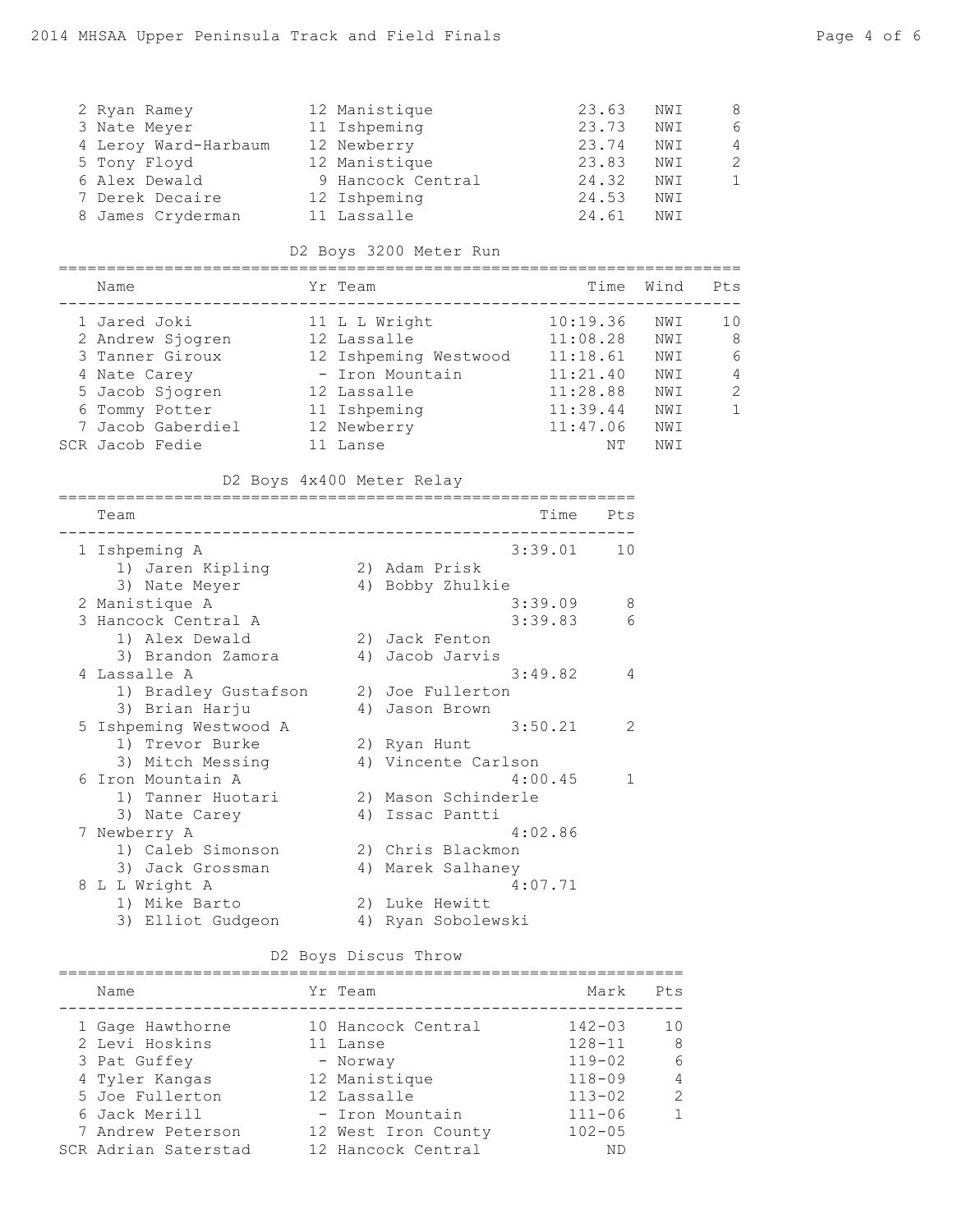| D2 Boys Shot Put |                                                     |  |                                                       |                              |                |              |  |  |
|------------------|-----------------------------------------------------|--|-------------------------------------------------------|------------------------------|----------------|--------------|--|--|
|                  | Name                                                |  | Yr Team                                               |                              | Mark Pts       |              |  |  |
|                  | 1 Gage Hawthorne<br>2 Brandon Kemppainen            |  | 10 Hancock Central<br>12 Lanse                        | $51 - 00.50$<br>$44 - 05.25$ | 10<br>8        |              |  |  |
|                  | 3 John Paramski                                     |  | 9 Newberry                                            | $43 - 06.75$                 | 6              |              |  |  |
|                  | 4 Adrian Saterstad                                  |  | 12 Hancock Central                                    | $41 - 04.50$                 | 4              |              |  |  |
|                  | 5 Bobby Zhulkie 12 Ishpeming                        |  |                                                       | $40 - 08.50$                 | $\mathbf{2}$   |              |  |  |
|                  | 6 Pat Guffey                                        |  | - Norway                                              | $40 - 06.50$                 | 1              |              |  |  |
|                  | SCR Cameron Page                                    |  | 12 Manistique                                         | ND.                          |                |              |  |  |
|                  | SCR Justin Rock                                     |  | - Iron Mountain                                       | ND                           |                |              |  |  |
|                  |                                                     |  | D2 Boys Long Jump                                     |                              |                |              |  |  |
|                  | Name                                                |  | Yr Team                                               |                              | Mark Wind      | Pts          |  |  |
|                  | 1 Ryan Rogers                                       |  | 12 West Iron County                                   | $19 - 07.00$                 | NWI            | 10           |  |  |
|                  | 2 Ryan Anttila                                      |  | 11 Ishpeming Westwood                                 | 19-04.00                     | NWI            | 8            |  |  |
|                  | 3 Leroy Ward-Harbaum 12 Newberry                    |  |                                                       | 19-01.00                     | NWI            | 6            |  |  |
|                  | 4 Brian Harju                                       |  | 11 Lassalle                                           | 18-08.00                     | NWI            | 4            |  |  |
|                  | 5 Ryan LaBerge                                      |  | 12 Lanse                                              | $17 - 10.00$                 | NWI            | $\mathbf{2}$ |  |  |
|                  | 6 Jimmy Swanson                                     |  | 12 Lassalle                                           | $17 - 07.50$                 | NWI            | 1            |  |  |
|                  | 7 Jaren Kipling                                     |  | 10 Ishpeming                                          | $17 - 05.50$                 | NWI            |              |  |  |
|                  | SCR Gavin St. Onge                                  |  | 12 Lassalle                                           | ND.                          |                |              |  |  |
|                  |                                                     |  | D2 Boys High Jump                                     |                              |                |              |  |  |
|                  | Name                                                |  | Yr Team                                               | Mark                         | Pts            |              |  |  |
|                  | 1 Leroy Ward-Harbaum 12 Newberry                    |  |                                                       | $5 - 08.00$                  | 10             |              |  |  |
|                  |                                                     |  | 12 Ishpeming                                          | $5 - 08.00$                  | 8              |              |  |  |
|                  | 2 Bobby Zhulkie<br>3 Twler Kangas<br>3 Tyler Kangas |  | 12 Manistique                                         | $5 - 06.00$                  | 6              |              |  |  |
|                  | 4 Ozzy Corp                                         |  | 10 Ishpeming                                          | $5 - 06.00$                  | 4              |              |  |  |
|                  | 5 Nathan Trepp                                      |  | - Iron Mountain                                       | $5 - 04.00$                  | $\sqrt{2}$     |              |  |  |
|                  | 6 Tim Coolbaugh                                     |  | 10 Lassalle                                           | $5 - 02.00$                  | $\mathbf 1$    |              |  |  |
|                  | SCR Elliot Gudgeon 9 L L Wright                     |  |                                                       | NH                           |                |              |  |  |
|                  | SCR Vincent Pelikan                                 |  | 11 Lanse                                              | ΝH                           |                |              |  |  |
|                  |                                                     |  | D2 Boys Pole Vault                                    |                              |                |              |  |  |
|                  | Name                                                |  | Yr Team                                               | Mark                         | Pts            |              |  |  |
|                  | 1 Noah Olgren                                       |  | ---------------<br>------------------<br>12 Ishpeming | $12 - 00.00$                 | --------<br>10 |              |  |  |
|                  | 2 Jordan Tousignant                                 |  | 12 Ishpeming                                          | $11 - 06.00$                 | 8              |              |  |  |
|                  | 3 Isaac Aukee                                       |  | 10 L L Wright                                         | $11 - 00.00$                 | 6              |              |  |  |
|                  | 4 Dalton Kaiser                                     |  | 10 Manistique                                         | $10 - 06.00$                 | 4              |              |  |  |
|                  | 5 Fredrick Sidh                                     |  | 12 Ishpeming                                          | $10 - 06.00$                 | $\mathbf{2}$   |              |  |  |
|                  | 6 Mitchell Peterson                                 |  | 9 Lassalle                                            | $10 - 00.00$                 | $\mathbf{1}$   |              |  |  |
|                  | SCR Lucas Abram                                     |  | 10 Manistique                                         | ΝH                           |                |              |  |  |
|                  | SCR Brady Erickson                                  |  | - Iron Mountain                                       | ΝH                           |                |              |  |  |
|                  |                                                     |  |                                                       |                              |                |              |  |  |

D2 Boys Team Scores (17 Events Scored)

|  | Team              | Pts    |    |           | Spr Dst Hrd Rel Thr Jmp Oth |      |          |  |  |  |  |
|--|-------------------|--------|----|-----------|-----------------------------|------|----------|--|--|--|--|
|  | 1 Ishpeming       | 115    |    | 24 17     |                             | 4 36 | 2 32     |  |  |  |  |
|  | 2 Manistique      | 76     | 30 | 12        | h                           | - 14 | $\Delta$ |  |  |  |  |
|  | 3 Hancock Central | $\sim$ |    | $\bigcap$ | 22 14                       |      | -24      |  |  |  |  |